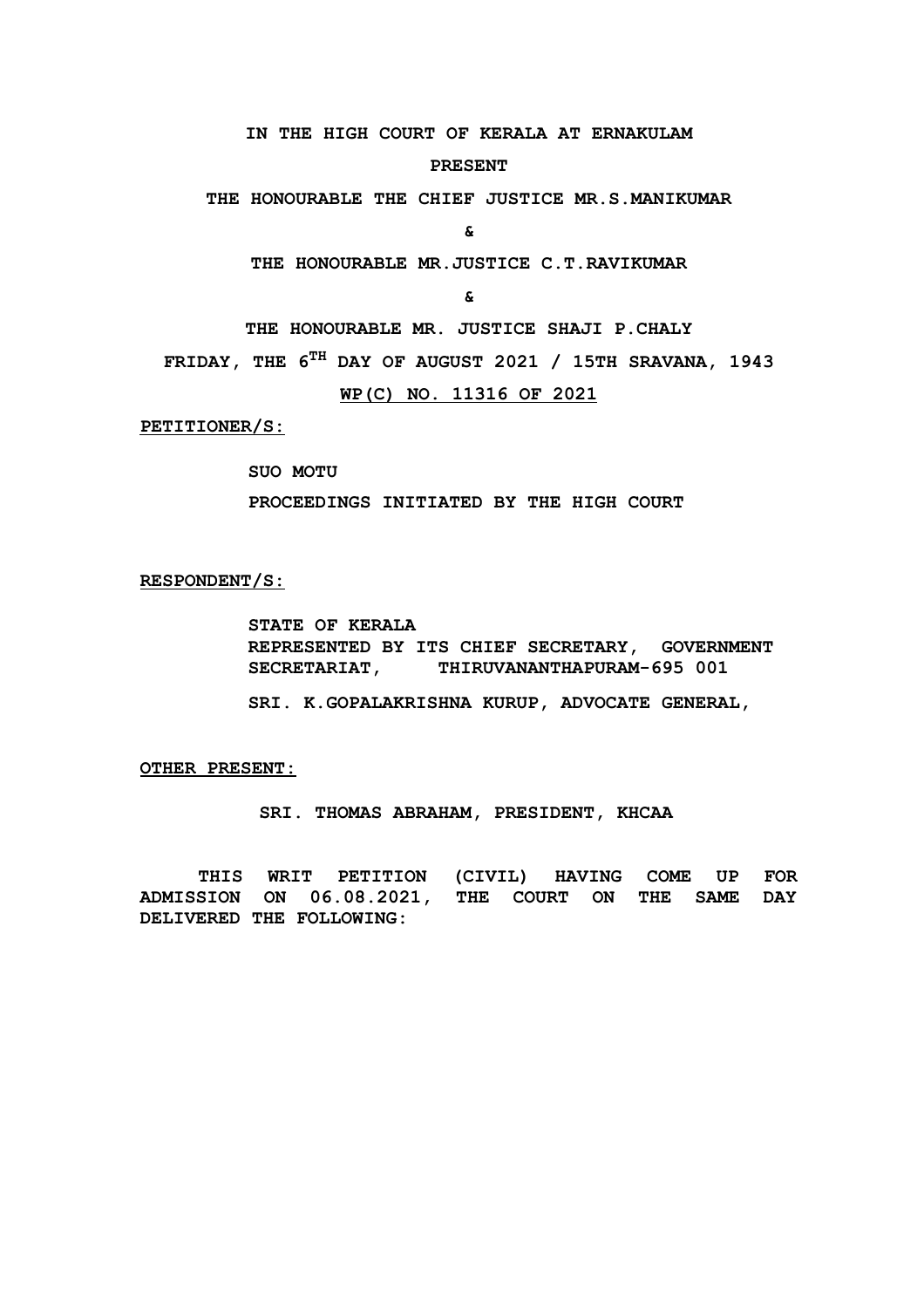# J U D G M E N T

## Dated this the  $6<sup>th</sup>$  day of August, 2019

# S. Manikumar, CJ.

Based on the recent G.O.(Rt.).No.564/2021/DMD dated 4.8.2021, Mr. K. Gopalakrishna Kurup, learned Advocate General, submitted that all orders issued by the Government from 6.5.2021 to 30.7.2021 has been superseded by the recent order dated 4.8.2021.

2. He further suggested that the interim orders, granted by this Court periodically, can be extended till reopening day (24.8.2021).

3. Whereas, Mr. Thomas Abraham, President of the High Court Advocate Association, submitted that during the vacation period, filing is permitted only for few days and regular matters will not be taken up except with the leave of the court. According to him, if the stay is vacated now, litigants and their learned counsel would find it difficult to move urgent applications on the reopening day and therefore, the interim orders passed in the instant *suo motu* Writ Petition No.11316 of 2021 be extended further. According to him, that would also lessen the burden on the Registry.

4. G.O.(Rt.).No.564/2021/DMD dated 4.8.2021 is extracted :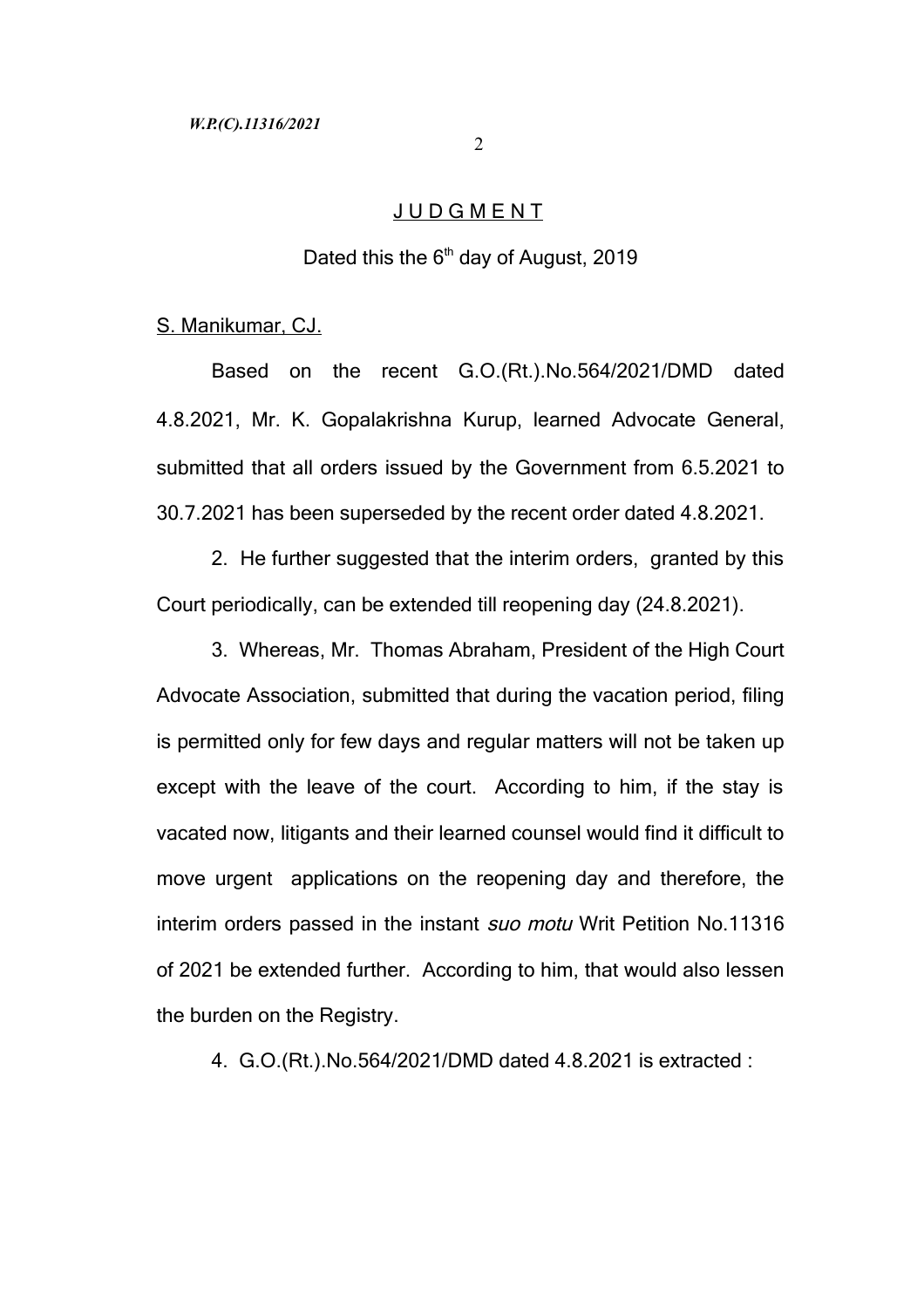# "GOVERNMENT OF KERALA

## Abstract

Disaster Management Department - COVID-19 containment activities - relaxation and restrictions from 5<sup>th</sup> August-2021 -Orders issued.

# -------------------------------------------------------------------------------------- DISASTER MANAGEMENT (A) DEPARTMENT

G.O.(Rt)No.564/2021/DMD Dated,Thiruvananthapuram, 04/08/2021

--------------------------------------------------------------------------------------

Read:- 1 GO (Rt) No.404/2021/DMD dated 06.05.2021 2 GO (Rt) No.467/2021/DMD dated 16.05.2021 3 GO (Rt) No.479/2021/DMD dated 22.06.2021 4 GO (Rt) No.487/2021/DMD dated 29.06.2021 5 GO(Rt) No.500/2021/DMD dated 06.07.2021 6 GO(Rt) No.524/2021/DMD dated 10.07.2021 7 GO(Rt) No.532/2021/DMD dated 17.07.2021 8 GO(Rt) No.534/2021/DMD dated 20.07.2021 9 GO(Rt) No.545/2021/DMD dated 24.07.2021 10. GO(Rt) No.550/2021/DMD dated 28.07.2021 11. GO(Rt) No.559/2021/DMD dated 30.07.2021

### **ORDER**

Targeted COVID-19 containment activities were undertaken by the State in the last few months. On 30.07.2021, Hon.Chief Minister, in his regular COVID-19 core group meeting, directed to evolve a COVID-19 containment strategy focusing public health needs and livelihood concerns. Subsequent to this, the State Health Experts' Committee met on 01.8.2021 and the undersigned took meetings with Secretaries of Government,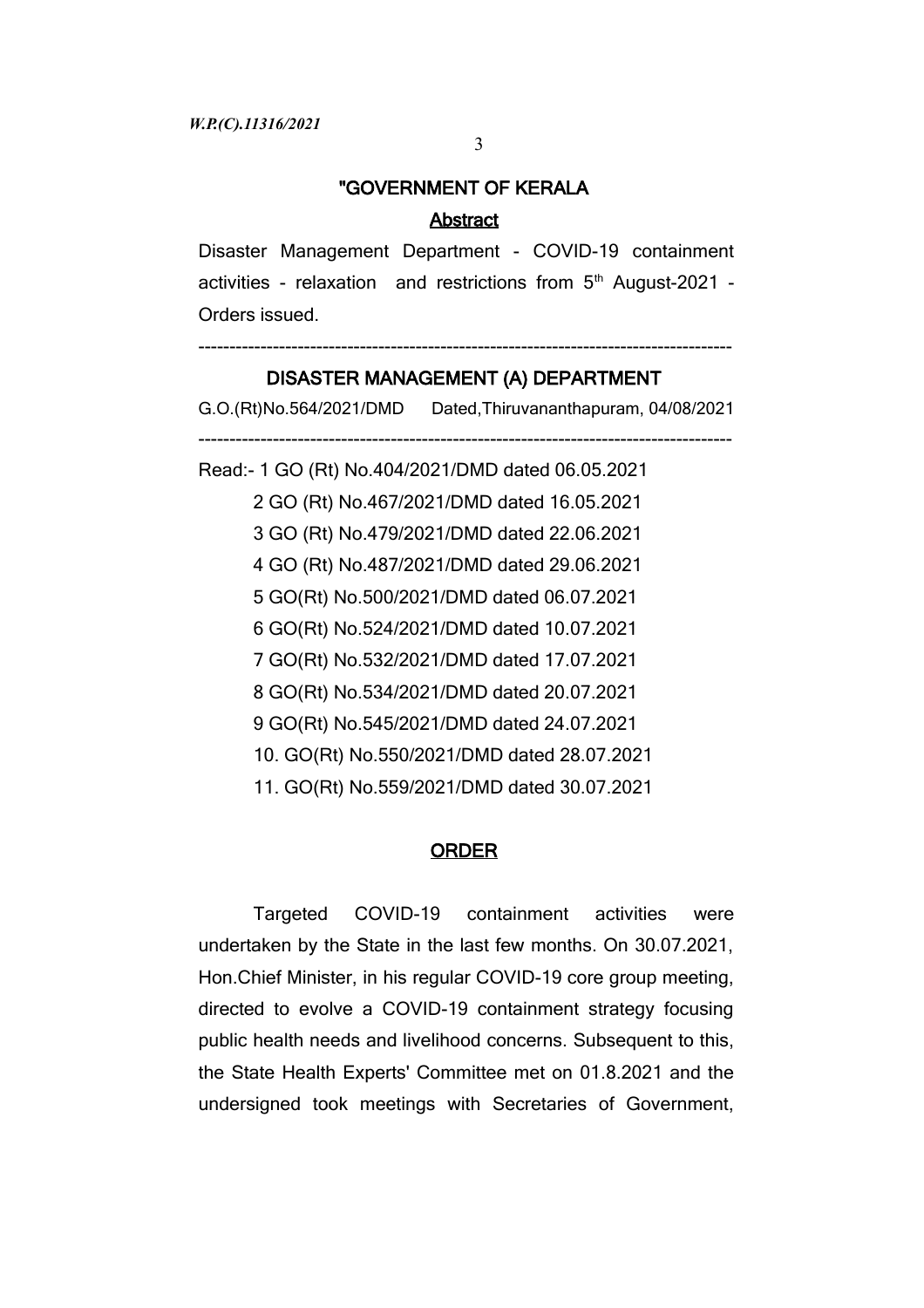Enforcement agencies and Chairman, State Health Experts' Committee on 31.07.2021 and 02.08.2021 respectively to examine the COVID-19 containment strategy. The team sent by the Ministry of Health and Family Welfare, Government of India met with the undersigned on 02.08.2021 in which containment at micro-level was emphasized by the team.

The expert opinions in the matter and the concerns regarding the effect of prolonged closure of establishments on livelihood have been considered in entirety. Accordingly, it is identified that a focused strategy based on micro-containment as well as access control to indoor spaces of public gathering is required to be implemented in the state.

Accordingly, the undersigned in his capacity as Chairman of the State Executive Committee of State Disaster Management Authority, in exercise of the powers conferred under Sec.20 (3) of the Disaster Management Act-2005, hereby issues the guidelines as given in the Annexure for strict implementation by the enforcing authorities with effect from 00:00 Hrs of 5 th August-2021. These guidelines are in supersession of the previous guidelines issued by the Government read as (1) to (11) above.

(By order of the Governor)

#### Dr V P Joy Chief Secretary

#### Annexure

i. Special intensified stringent lockdown restrictions will be enforced in the LSGIs with critical spread based on the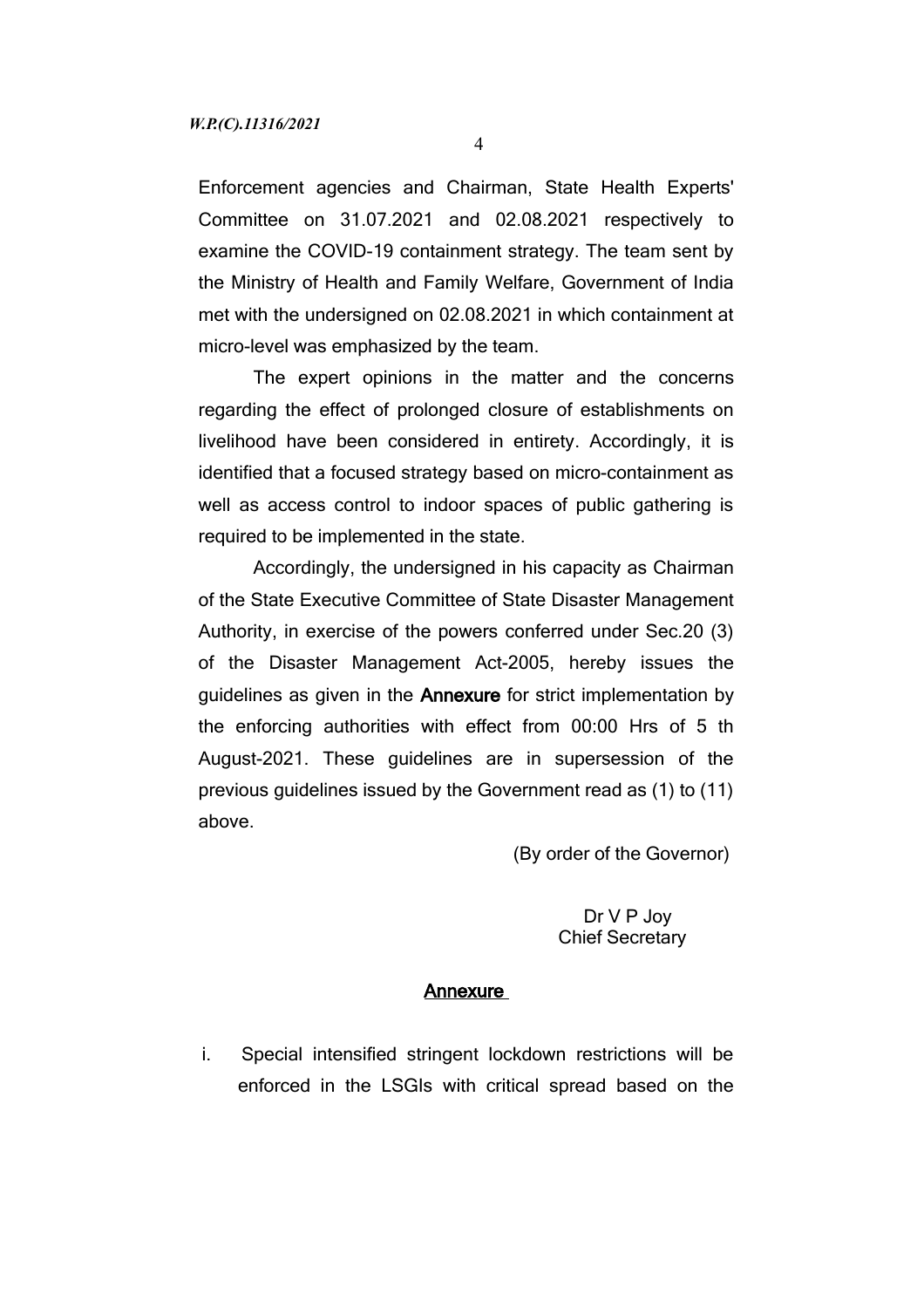5

Weekly Infection Population Ratio (WIPR). WIPR is the total number of COVID-19 infections reported in the week multiplied by 1000 divided by total population of the panchayath or urban ward. In panchayaths/urban wards with WIPR of more than 10, special intensified stringent lockdown restrictions shall be imposed. District Disaster Management Authorities shall publish this list by the evening of every Wednesday with data from Covid19 Jagratha portal and disseminate information accordingly.

- ii. Shops, markets, banks, offices, financial institutions, factories, industrial establishments, open tourist spaces and other establishments can function from Monday to Saturday. All shops, tourism centres and other establishments should display the status of vaccination of employees and the number of customers permitted at a time. It shall be the responsibility of the owner of such establishments to avoid crowding inside and outside the shop. Enforcement agencies will conduct checks and take action to ensure the above.
- iii. All establishments in the public sector, including government offices, PSUs, companies, autonomous organizations, commissions etc. will function from Monday to Friday.
- iv. Only persons who have taken at least one dose of COVID-19 vaccine before two weeks, or who are in possession of RT-PCR negative certificate taken 72 hours before or who is in possession of COVID-19 positive results more than a month old will be allowed inside (workers/visitors) in shops, markets, banks, public and private offices, financial institutions, factories, industrial establishments, open tourist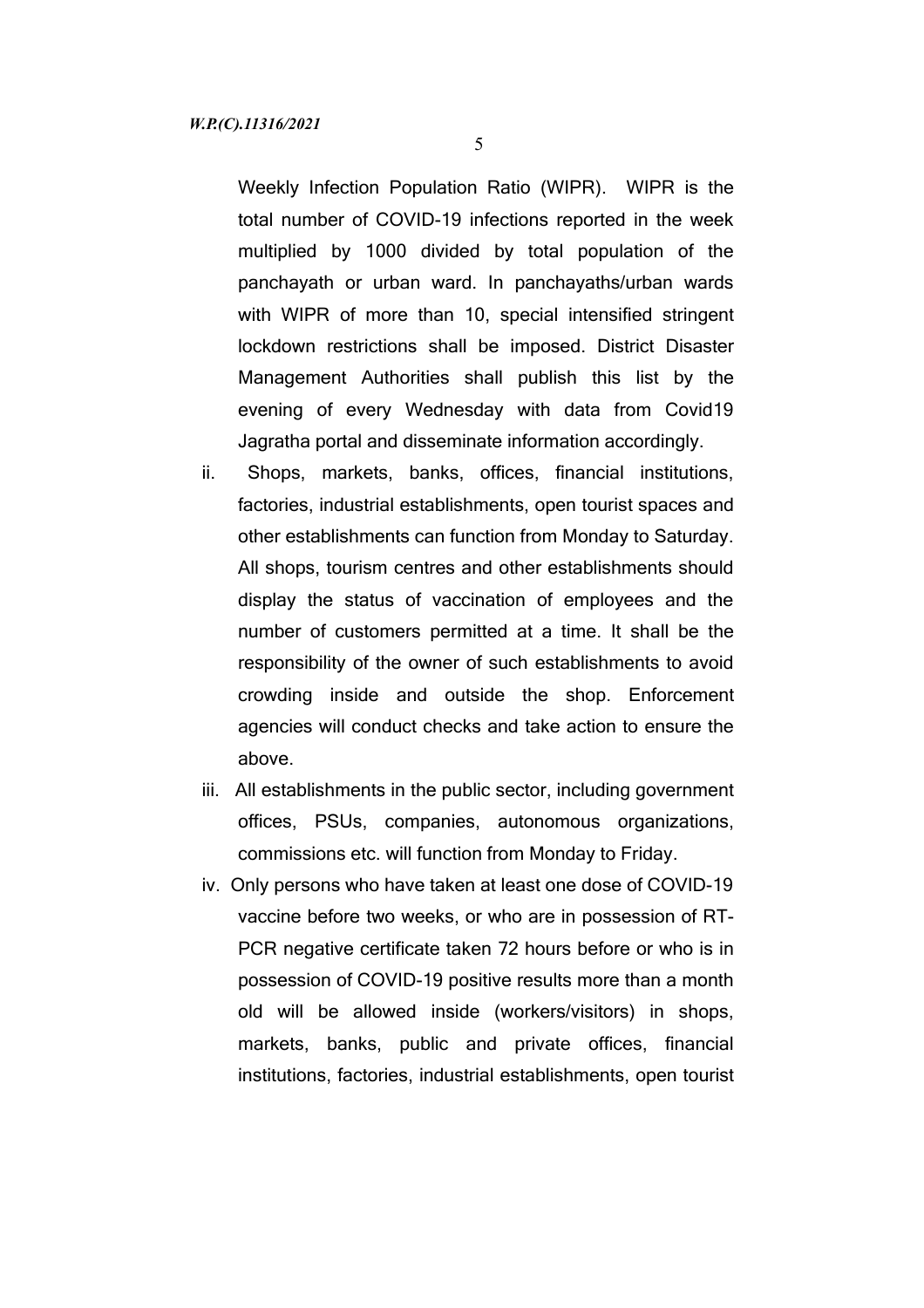spaces and other establishments.

- v. All persons (whether belonging to the categories mentioned in point (iv) or not) can move out of home for essential activities like vaccination, COVID19 testing, medical emergency, purchase of medicine, death of relatives, marriage of close relatives, local travel to catch long route bus/train/flight/ship, examinations etc.
- vi. To avoid crowding, all shops and establishments can function from 7 am to 9 pm. People will be allowed inside the shop only on the basis of the shopping area (1 person per 25 sq ft.) Hotels and restaurants will be allowed online delivery till 9:30 PM.
- vii. All transport vehicles (public and private) shall be permitted with strict adherence to COVID-19 protocols.
- viii. All competitive, recruitment and university examinations/sports trials shall be permitted.
- ix. There will be complete lockdown on 8 th August 2021 (Sunday) with the permissible activities ordered in GO(Rt)No.459/2021/DMD dated 07/06/2021 and GO (Rt)No.461/2021/DMD dated 10/06/2021. However, there shall be no lockdown on 15th August 2021 (Independence day).File No.DMA2/767/2020-DMD-Part(4)
- x. Children who have not been vaccinated can accompany adults in point (iv).
- xi. DDMAs shall declare containment zones and shall ensure that entry/exit is not allowed from these containment zones, except for emergencies.
- xii. Schools, Colleges, Tuition Centres, Cinema theatres, inhouse dining in Hotels and restaurants etc. will not be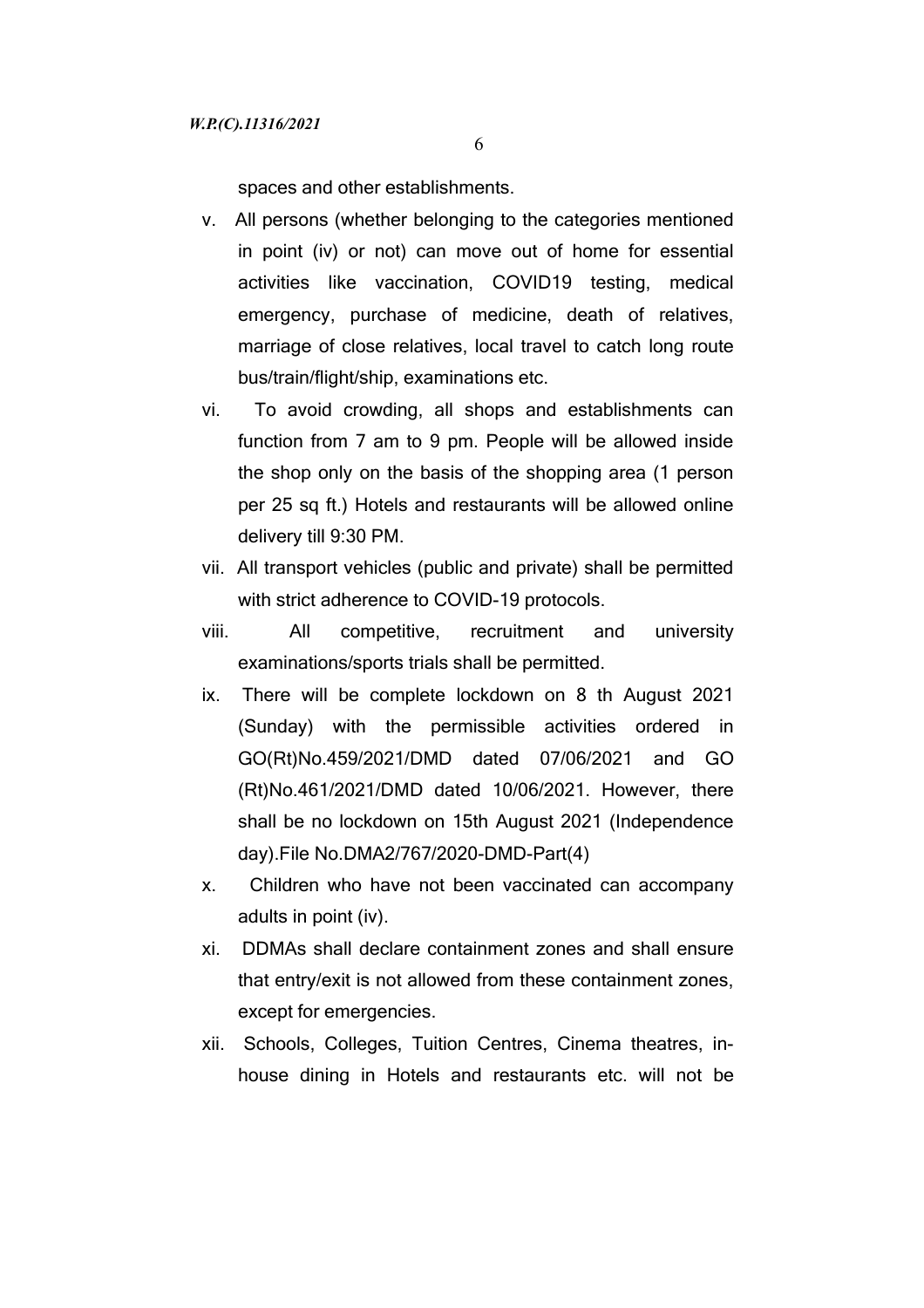permitted. Malls can be permitted to open only for online delivery. Educational institutions can be opened for imparting online education only. Dining will be allowed in open areas, inside vehicles , parking lots etc. maintaining six ft. distance.

- xiii. Accommodation facilities like hotels, resorts etc will be allowed in bio-bubble model in all areas on all days.
- xiv. Public functions, social, cultural and political gatherings are not permitted. However, marriages and funerals will be allowed with participation of maximum 20 persons. Places of worship shall strictly limit the maximum number of persons to 40 with each person having a minimum of 25 sq.ft area. For lesser area, the maximum number of persons shall be reduced proportionately.
- xv. All departments shall conduct online/social media campaigns to effectively implement the restrictions.
- xvi. All departments concerned shall ensure that appropriate COVID protocol is followed in all areas. Specifically, Transport Department (Bus stops and bus depots), Fisheries Department (Fish markets, harbours and fish landing centres), LSGD (Markets and public places), Labour Department (Loading and unloading centres), Industries Department (Industrial areas and manufacturing units) etc will take coordinated action for the purpose. District Collectors shall appoint Sectoral Magistrates for strict enforcement of regulations.
- xvii. Police Department and Local Self Government Institutions concerned shall convene meetings with traders' associations of the area to ensure that crowding inside and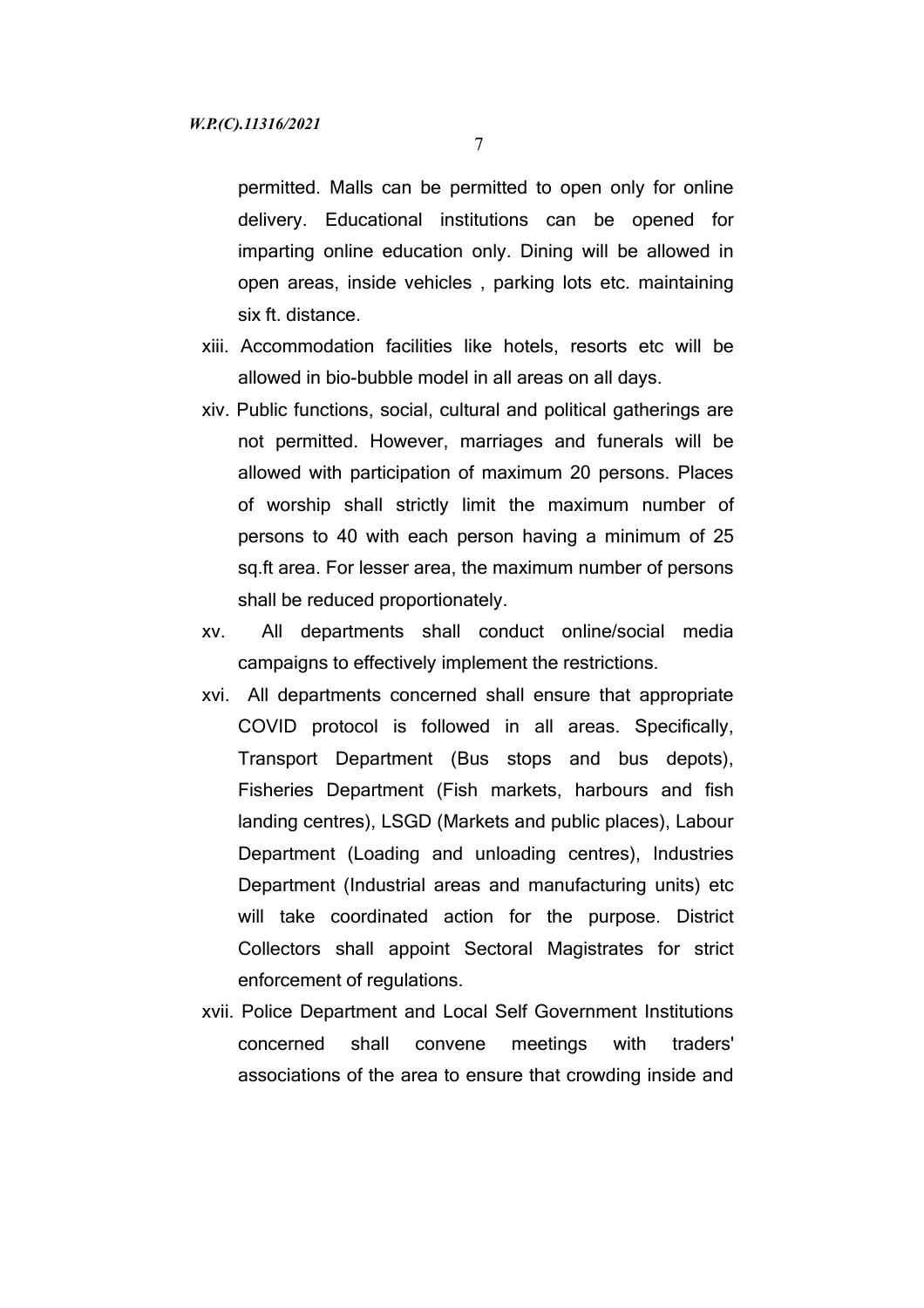outside the shops does not happen. Shops shall make necessary arrangements specifically for this purpose. Home delivery/ On-line delivery shall be encouraged.

xviii. Rapid Response Teams (RRT) shall be deployed at ward level for effective contact tracing and surveillance including monitoring of home quarantine and moving patients to Domiciliary Care Centres (DCC)."

5. Perusal of G.O.(Rt.).No.564/2021/DMD dated 4.8.2021 issued by the Government shows that all the orders issued earlier, regarding relaxation and restrictions, have been superseded. As per the current Government Order, Shops, markets, banks, offices, financial institutions, factories, industrial establishments, open tourist spaces and other establishments can function from Monday to Saturday.

6. Reading of the G.O. further shows that all establishments in the public sector, including government offices, PSUs, companies, autonomous organizations, commissions etc. would function from Monday to Friday.

7. It is also indicated that all the transport vehicles (public and private) are permitted with strict adherence to COVID-19 protocols. Further that, all competitive, recruitment and university examinations/sports trials are also permitted. Thus, all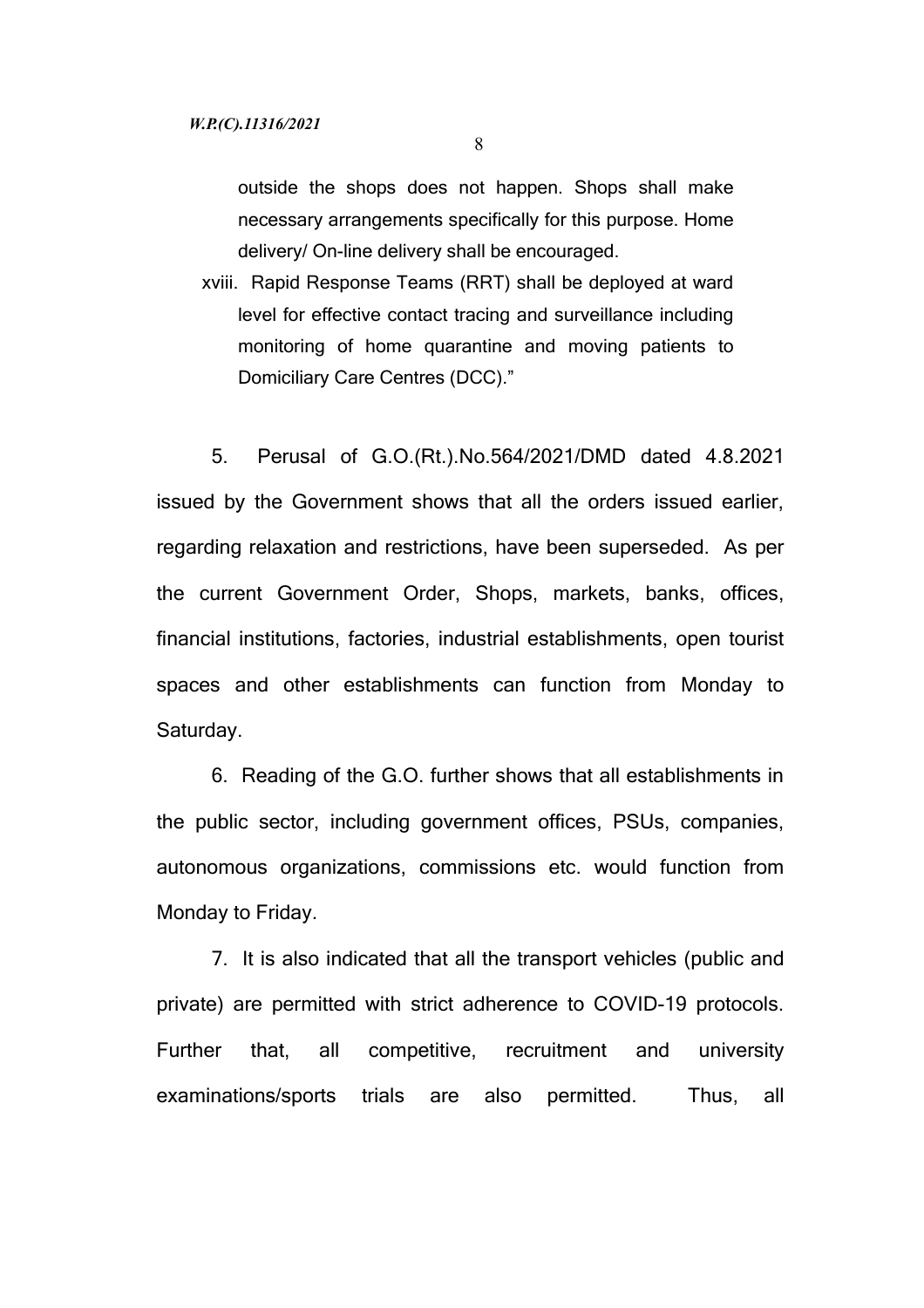9

Government/allied activities have been permitted by the Government in the recent order. Transportation has also been restored.

8. In view of the recent Government Order, there will not be any difficulty for the litigants or their respective learned counsel to approach the courts/tribunals to vindicate their rights.

9. Earlier, while initiating the *suo motu* proceedings, we took note of the difficulty of the litigants and their lawyers, and for the reasons stated, issued general direction. In the light of the present scenario, the difficulty is no more in existence. Though we are aware that there is an increase in Covid-19 cases, nevertheless that would not cause any hindrance to the litigants or their learned counsel to approach the appropriate courts/tribunal for vindication of their rights.

10. Vacation starts from 14.8.2021 and the High Court reopens on 24.8.2021. As rightly pointed out, during vacation, unless and until leave is granted to move any urgent application, other matters are not normally listed. If stay is vacated from today, litigants may have to file applications on the reopening day, for extension of any interim order passed in a particular case, before this Court/District Courts/Tribunals as the case may be. Besides, there will be other usual filing as well.

11. Having regard to the difficulties expressed, it is desirable to extend the general orders, issued in this *suo motu* writ petition upto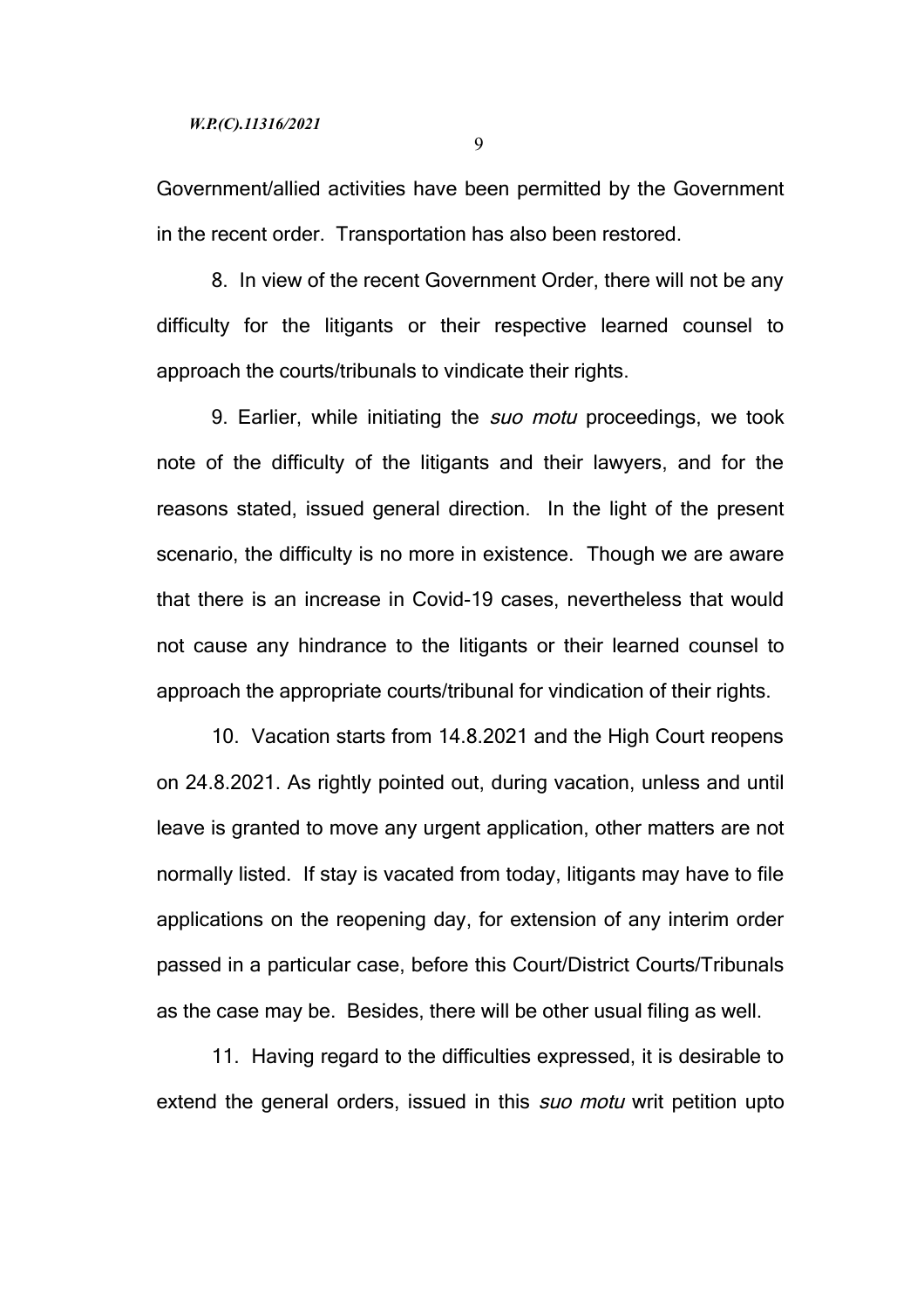27.8.2021. During the intervening period from 24.8.2021 to 27.8.2021, parties are at liberty to seek for vacating of interim order already granted, is reiterated. Liberty given to file applications for extension of any interim order, in any particular case, from 31.8.2021.

Suo motu Writ Petition stands disposed of with the above directions.

> Sd/- S. Manikumar, Chief Justice.

 Sd/- C.T. Ravikumar, Judge.

 Sd/- Shaji P. Chaly, Judge

sou.